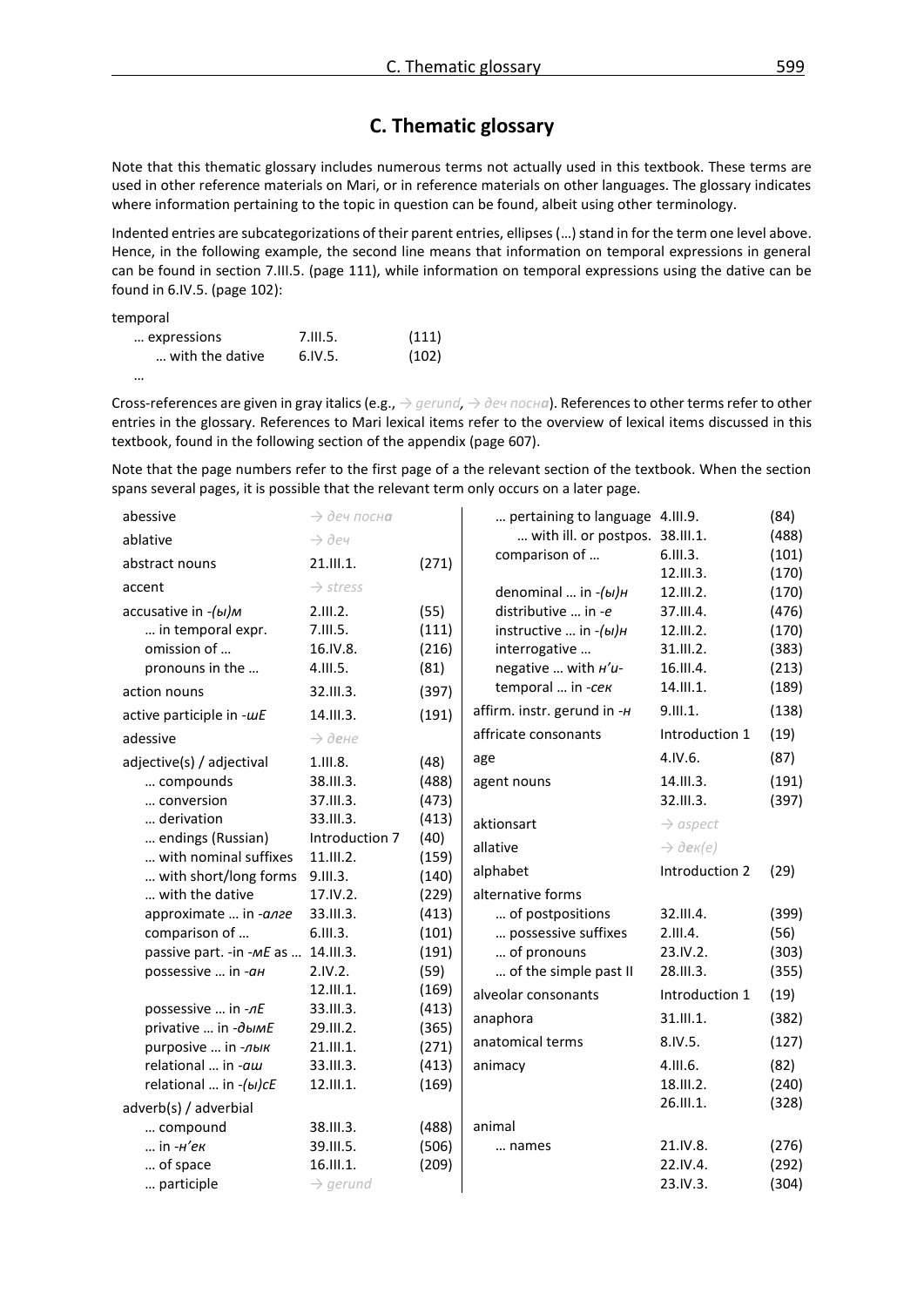| names and gender                       | 17.IV.3.                           | (229)          | clausal coordination            |                                              |                |
|----------------------------------------|------------------------------------|----------------|---------------------------------|----------------------------------------------|----------------|
| young                                  | 17.IV.4.                           | (229)          | with conjunctions               | 6.1V.6.                                      | (103)          |
| anterior gerund in -Mek(e)             | 18.III.2.                          | (240)          | with clitic -am                 | 34.III.1.                                    | (426)          |
| approximant consonant                  | Introduction 1                     | (19)           | clause types                    | 35.1.                                        | (443)          |
| approximate                            |                                    |                | clitic                          |                                              |                |
| adjectives in -anze                    | 33.III.3.                          | (413)          | in - <i>ак</i>                  | 8.III.7.                                     | (125)          |
| numerals                               | 13.IV.1.                           | (183)          |                                 | 39.IV.2.                                     | (508)          |
| article                                | 1.111.1.                           | (45)           | in - <i>am</i>                  | 3.1V.5.                                      | (73)           |
| asking for directions                  | 22.IV.2.                           | (291)          |                                 | 7.1V.1.<br>34.III.1.                         | (112)<br>(426) |
| aspect                                 | 9.III.1.                           | (138)          |                                 | 39.IV.2.                                     | (508)          |
|                                        | 17.III.5.                          | (226)          | in <i>-ла</i>                   | 39.III.4.                                    | (505)          |
|                                        | 35.2.                              | (444)          | in $-(b1)$ c                    | 39.III.3.                                    | (504)          |
| aspectual converb const.               | $\rightarrow$ aux. const., aspect. |                | in $-A(H)$                      | 39.III.2.                                    | (504)          |
| assimilation                           | Introduction 5                     | (38)           | Px3Sg as a                      | 8.III.8.                                     | (125)          |
|                                        |                                    |                | comparative -pak as a           | 19.IV.1.                                     | (259)          |
| associative plural in -мыт             | 4.III.8.                           | (83)           | collective                      |                                              |                |
| attribute / attributive                | 1.III.8.                           | (48)           | nouns                           | 32.III.3.                                    | (397)          |
| adjectives<br>numerals                 | 9.III.3.                           | (140)          | numerals                        | 17.III.1.                                    | (224)          |
| participles                            | 1.III.6.<br>37.III.3.              | (47)           | with Px                         | 38.III.4.                                    | (491)          |
|                                        |                                    | (473)          | comitative                      |                                              |                |
| autobenefactive                        | 37.IV.1.                           | (476)          | $$ case in -ze                  | 7.III.4.                                     | (111)          |
| auxiliary (construction)               | 9.III.1.                           | (138)          | usage of дене                   | 38.IV.2.                                     | (492)          |
| aspectual                              | 9.III.1.                           | (138)          | comparative                     |                                              |                |
|                                        | 17.III.5.                          | (226)          | case in -na                     | 9.III.2.                                     | (140)          |
| list of<br>directional                 | 35.2.<br>9.III.1.                  | (444)<br>(138) | degree in -pak                  | 6.111.3.                                     | (101)          |
|                                        | 34.IV.5.                           | (433)          |                                 | 19.IV.1.                                     | (259)          |
| modal                                  | 9.III.1.                           | (138)          | comparison                      | 39.IV.2.                                     | (508)          |
|                                        | 12.IV.1.                           | (173)          | of adjectives                   | 6.111.3.                                     | (101)          |
| negative                               | 7.111.1.                           | (109)          | of adverbs                      | 6.111.3.                                     | (101)          |
| be                                     | 1.111.2.                           | (45)           |                                 | 12.III.3.<br>9.III.4.                        | (170)          |
| all meanings of                        | 8.III.6.                           | (123)          | object of                       |                                              | (141)          |
| as $\mu$ <b>s</b> $\mu$ (-ям) (exist.) | 37.IV.7.                           | (479)          | compass points                  | 24.IV.4.                                     | (318)          |
| as $y_0$ aw (-em) (copula) 3.III.2.    |                                    | (67)           | complementizer                  | $\rightarrow$ conjunction                    |                |
| past tense forms of                    | 36.III.1.                          | (454)          | compound(s)                     | Introduction 5 (38)                          |                |
| benefactive                            | 37.IV.1.                           | (476)          | numerals                        | 2.III.9.                                     | (58)           |
| bilabial consonant                     | Introduction 1                     | (19)           |                                 | 38.III.3.                                    | (488)          |
| birds                                  | 22.IV.4.                           | (292)          | past tense I-IV<br>postposition | $\rightarrow$ past tense, comp.<br>31.III.4. | (384)          |
| capitalization                         | Introduction 2                     | (29)           | concessive clauses              | 16.III.7.                                    | (215)          |
| cardinal                               |                                    |                |                                 |                                              |                |
| directions                             | 24.IV.4.                           | (318)          | conditional clauses             |                                              |                |
| numerals                               | 1.111.6.                           | (47)           | factual<br>counterfactual       | 8.III.5.<br>18.III.1.                        | (122)<br>(240) |
|                                        | 4.1V.3.                            | (85)           |                                 |                                              |                |
| caritative                             | $\rightarrow$ деч посна            |                | conjugation class<br>shift      | 2.111.1.<br>37.III.3.                        | (54)<br>(473)  |
| case                                   | 40.1.                              | (515)          | conjunction(s)                  |                                              |                |
| causative verbs                        | 34.III.2.                          | (427)          | concessive                      | 16.III.7.                                    | (215)          |
| in $-A$ <sup>II</sup>                  | 19.III.4.                          | (257)          | conditional                     | 8.III.5.                                     | (122)          |
| in $-Aap^{\parallel}$                  | 34.III.2.                          | (427)          |                                 | 18.III.1.                                    | (240)          |
| in - <i>(ы)кт</i> "                    | 21.III.2.                          | (272)          | consecutive                     | 13.III.1.                                    | (181)          |
| centuries                              | 24.IV.1.                           | (316)          | coordinating                    | 6.1V.6.                                      | (103)          |
|                                        |                                    |                | clitic -am as a                 | 34.III.1.                                    | (426)          |
|                                        |                                    |                | Russian                         | 21.IV.4.                                     | (275)          |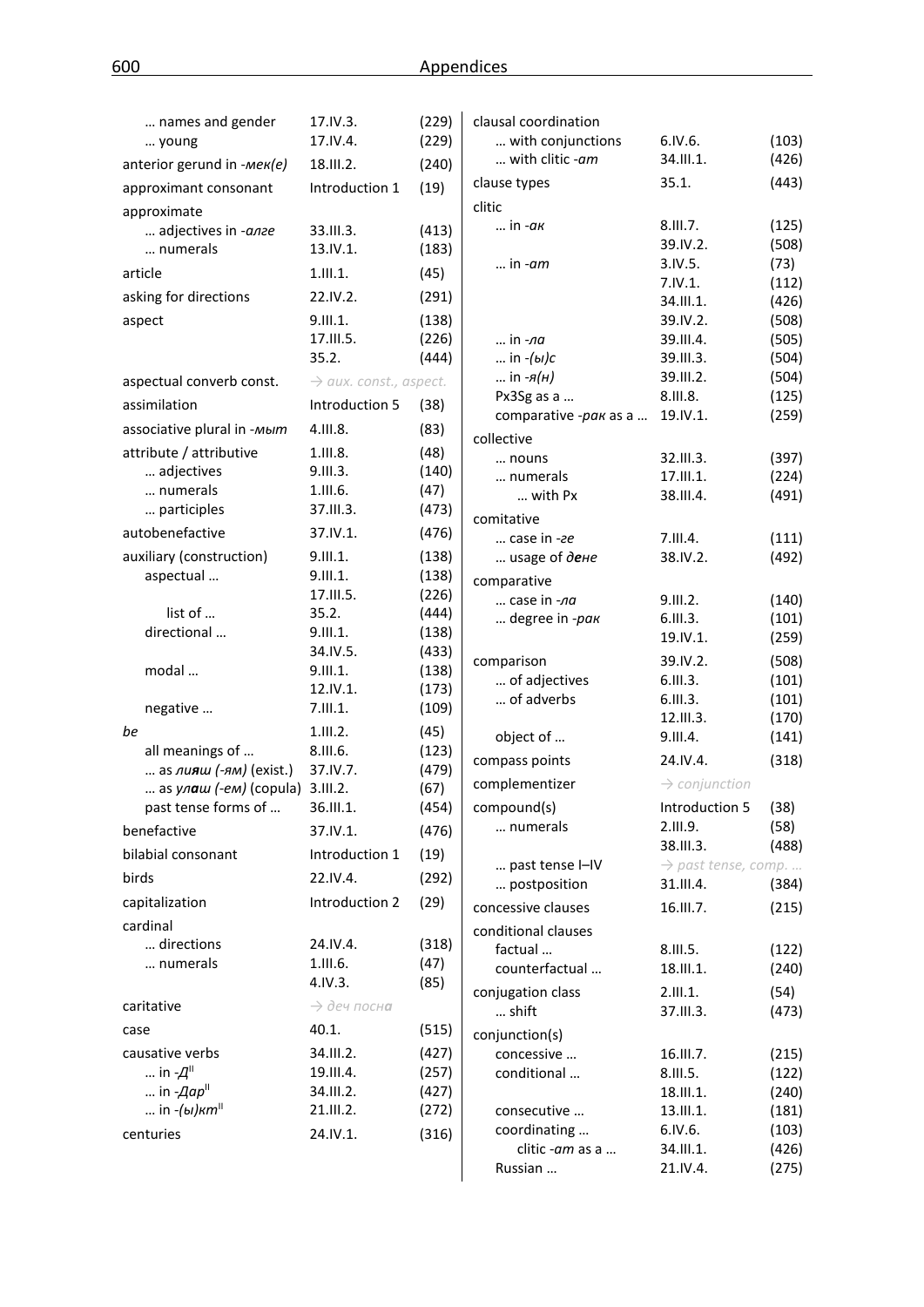| connegative form                       | 7.111.1.                               | (109)          | devoicing                               | Introduction 5                  | (38)  |
|----------------------------------------|----------------------------------------|----------------|-----------------------------------------|---------------------------------|-------|
| consecutive clauses                    | 13.111.1.                              | (181)          | dictionary form                         | 1.111.9.                        | (48)  |
| consonant                              | Introduction 1                         | (19)           | diphthong                               | Introduction 1                  | (19)  |
| alternation                            | Introduction 5                         | (38)           | direct speech                           | 23.III.2.                       | (302) |
| clusters                               | 6.111.1.                               | (98)           | directional                             |                                 |       |
| converb construction                   | $\rightarrow$ auxiliary constr.        |                | auxiliary construction                  | 9.III.1.                        | (138) |
| converb                                | $\rightarrow$ gerund                   |                |                                         | 34.IV.5.                        | (433) |
| conversion                             | 37.III.3.                              | (473)          | multi-part  system                      | 16.III.1.                       | (209) |
| coordination                           |                                        |                | multi-part  postpos.                    | 16.III.2.                       | (211) |
| with conjunctions                      | 6.1V.6.                                | (103)          | directions (asking and giving) 22.IV.2. |                                 | (291) |
| with clitic -am                        | 34.III.1.                              | (426)          | distal elements (my-)                   | 31.III.1.<br>31.III.2.          | (382) |
| coordinative compound                  | 38.III.3.                              | (488)          |                                         |                                 | (383) |
| copula                                 | 8.III.6.                               | (123)          | distributive adverb in -e               | 37.III.4.                       | (476) |
| counterfactual cond. clauses 18.III.1. |                                        | (240)          | duplifix CVn-                           | 36.III.4.                       | (457) |
| Cyrillic                               | Introduction 2                         | (29)           | elative<br>in -ч(ын)                    | $\rightarrow$ 2bly<br>16.III.1. | (209) |
| dative in -лан                         | 4.111.4.                               | (81)           | in - <i>(ы)м</i>                        | 36.III.3.                       | (456) |
| adjectives with the                    | 17.IV.2.                               | (229)          | emphatic                                |                                 |       |
| in temporal expr.<br>with infinitive   | 6.1V.5.                                | (102)          | negation                                | 38.III.2.                       | (488) |
| pronouns in the                        | 19.III.7.<br>4.111.5.                  | (259)<br>(81)  | pairing of non-finites                  | 38.III.3.                       | (488) |
| decades                                | 24.IV.1.                               | (316)          | pronoun шке                             | 24.III.1.                       | (313) |
|                                        |                                        |                | usage of Px3Sg                          | 8.III.8.                        | (125) |
| decimal numbers                        | 24.III.4.                              | (315)          | enclitic                                | $\rightarrow$ clitic            |       |
| degree<br>comparative  in -рак         | 6.111.3.                               | (101)          | equitative in -na                       | 4.III.9.                        | (84)  |
|                                        | 19.IV.1.                               | (259)          | European countries                      | 34.IV.1.                        | (431) |
| superlative  with $\partial H$         | 9.III.5.                               | (141)          | evidentiality                           | 22.III.5.                       | (290) |
| deixis                                 | 31.III.1.                              | (382)          |                                         | 36.III.1.                       | (454) |
| deletion of vowels                     |                                        |                | existential clauses                     | 8.III.6.                        | (123) |
| in compounds                           | 38.III.3.                              | (488)          | negation of  in s. past I               | 13.III.4.                       | (183) |
| in suffixation                         | 2.IV.2.                                | (59)           | factitive verbs                         | 34.III.2.                       | (427) |
| demonstrative pronouns                 | 31.III.1.                              | (382)          | factual conditional clauses             | 8.III.5.                        | (122) |
| denominal                              |                                        |                | final clauses                           | 23.III.2.                       | (302) |
| adjectives                             | 33.III.3.                              | (413)          | with imperative                         | 28.III.1.                       | (354) |
| adverbs                                | 12.III.2.                              | (170)          | final obstruent devoicing               | Introduction 5                  | (38)  |
| nouns<br>verbs                         | 32.III.3.<br>34.III.2.                 | (397)<br>(427) | finality auxiliaries                    | 35.2.                           | (444) |
| derivation(al)                         |                                        |                | Finno-Ugric Transcription               | Introduction 1                  | (19)  |
| adjective                              | 33.III.3.                              | (413)          | first conjugation                       | 2.111.1.                        | (54)  |
| suffixes after plural                  | 24.III.3.                              | (315)          | folk calendar                           | 39.IV.1.                        | (507) |
| noun                                   | 32.III.3.                              | (397)          | fractions                               | 24.III.4.                       | (315) |
| verbal                                 | 34.III.2.                              | (427)          | frequentative verbs                     | 34.III.2.                       | (427) |
| zero                                   | 37.III.3.                              | (473)          | $\ldots$ in -e $\partial^{\text{II}}$   | 14.III.2.                       | (190) |
| descriptive words                      | 32.III.1.                              | (396)          | in $-(bI)\pi$ <sup>1</sup>              | 17.III.2.                       | (224) |
| desiderative                           | 11.III.1.                              | (157)          | fricative                               | Introduction 1                  | (19)  |
| usage of <i>wyaw</i> (-am)             | 14.III.3.                              | (191)          | fricatization                           | Introduction 5                  | (38)  |
| past tense                             | 36.III.1.                              | (454)          |                                         | 38.III.3.                       | (488) |
| determining particle                   | 8.III.8.                               | (125)          | future                                  | 2.111.1.                        | (54)  |
| deverbal                               |                                        |                | with <i>ту̀налаш (-ам)</i>              | 21.IV.7.                        | (276) |
| adjectives<br>nouns                    | $\rightarrow$ participles<br>32.III.3. | (397)          | -neces. part. in -waw                   | 19.III.6.                       | (258) |
| verbs                                  | 34.III.2.                              | (427)          | with ул <b>а</b> ш (-ам)                | 28.III.2.                       | (354) |
|                                        |                                        |                | in past tense                           | 36.III.2.                       | (455) |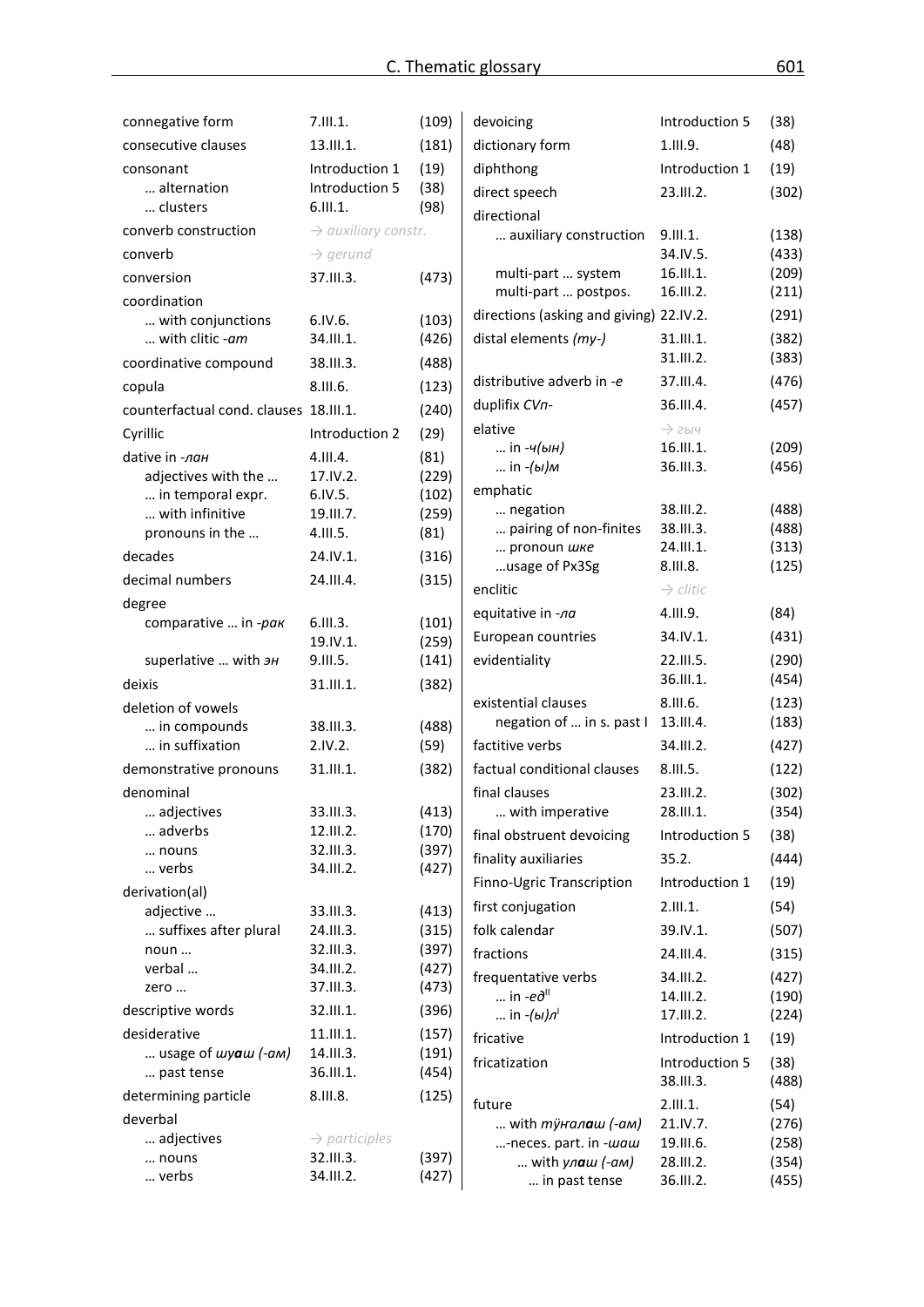| with $y$ ло/уке                           | 32.111.2.                           | (396)         | indefinite forms                            |                          |                |
|-------------------------------------------|-------------------------------------|---------------|---------------------------------------------|--------------------------|----------------|
| gerund of  action                         | 26.III.1.                           | (328)         | with ала-, иктаж-                           | 22.III.4.                | (289)          |
| gender                                    | 1.111.3.                            | (46)          | with <i>kepek</i> - and <i>key</i> -        | 33.III.1.                | (412)          |
| animal names and                          | 17.IV.3.                            | (229)         | $$ with $(-)$ гынат                         | 37.III.2.                | (472)          |
| endings (Russian)                         | Introduction 7                      | (40)          | indicative                                  | 2.111.1.                 | (54)           |
| genitive in -(ы)н                         | 2.111.3.                            | (55)          | past                                        | $\rightarrow$ past tense |                |
| nominalized  forms                        | 37.III.1.                           | (472)         | pr. first person pl.                        | 4.111.1.                 | (79)           |
| pronouns in the                           | 4.111.5.                            | (81)          | pr. first person sing.                      | 3.111.1.                 | (67)           |
| gerund                                    | 9.111.1.                            | (138)         | pr. negated                                 | 7.111.1.                 | (109)          |
| affirm. instructive  in -H 9.III.1.       |                                     | (138)         | pr. second person pl.                       | 4.111.1.                 | (79)           |
| of fut. act. in $\text{-}$ <i>Mew(ke)</i> | 26.III.1.                           | (328)         | pr. second person sing. 3.III.1.            |                          | (67)           |
| of prior act. in $-mek(e)$                | 18.III.2.                           | (240)         | pr. third person pl.                        | 2.111.1.                 | (54)           |
| of sim. act. in -шыла                     | 23.III.1.                           | (300)         | pr. third person sing.                      | 2.111.1.                 | (54)           |
| negative  in -de                          | 13.III.2.                           | (181)         | indirect speech                             | 23.III.2.                | (302)          |
| gо                                        | 36.IV.2.                            | (458)         | inessive in -(bi) ume                       | 1.111.5.                 | (46)           |
| gradation                                 | $\rightarrow$ comparative, degree   |               | in temporal expr.<br>unproductive  marker   | 7.III.5.<br>16.III.1.    | (111)          |
| greetings                                 | 4.1V.7.                             | (87)          |                                             |                          | (209)          |
| habituality                               | 17.III.4.                           | (225)         | infinitive                                  | 2.111.1.<br>29.III.3.    | (54)           |
|                                           | 19.III.5.                           | (257)         | as subject<br>impersonal usage of           | 8.IV.4.                  | (366)<br>(126) |
| auxiliaries                               | 35.2.                               | (444)         | with dative                                 | 19.III.7.                | (259)          |
| handwriting                               | Introduction 2                      | (29)          | with Px                                     | 11.IV.1.                 | (160)          |
| hard sign $(b)$                           | Introduction 2                      | (29)          | with Px2Sg                                  | 33.III.2.                | (413)          |
|                                           | 38.III.3.                           | (488)         | with Px3Sg + ozum                           | 28.IV.3.                 | (357)          |
|                                           |                                     |               | necessitive                                 | 8.III.4.                 | (121)          |
| have / having                             | 2.III.8.<br>8.III.6.                | (58)<br>(123) | in past tense                               | 36.III.1.                | (454)          |
| an illness                                | 8.IV.3.                             | (126)         | object of                                   | 16.IV.8.                 | (216)          |
| in simple past I                          | 13.III.4.                           | (183)         | instructive                                 |                          |                |
| illative in $-(b)$ $u$ ( $kE$ )           | 3.111.3.                            | (67)          | adverbs                                     | 12.111.2.                | (170)          |
| unproductive  marker                      | 16.III.1.                           | (209)         | gerund in $-H$                              | 9.III.1.                 | (138)          |
| with adv. of language                     | 38.III.1.                           | (488)         | negative gerund in -de 13.III.2.            |                          | (181)          |
| imperative                                | 6.111.2.                            | (99)          | instrumental                                | 38.IV.2.                 | (492)          |
| first pers. plural (neg.)                 | 8.III.2.                            | (120)         | verbs                                       | 37.III.3.                | (473)          |
| first pers. plural (pos.)                 | 6.111.2.                            | (99)          | International Phonetic Alph. Introduction 1 |                          | (19)           |
| particles                                 | 6.III.2.                            | (99)          | interrogative                               |                          |                |
| second person (neg.)                      | 8.III.1.                            | (119)         | adverbs                                     | 31.III.2.                | (383)          |
| second person (pos.)                      | 6.111.2.                            | (99)          | particle                                    | 4.IV.4.                  | (86)           |
| third person                              | 27.III.1.                           | (342)         | pronoun                                     | 1.IV.1.                  | (49)           |
| final clauses with                        | 28.III.1.                           | (354)         |                                             | 31.III.2.                | (383)          |
| weakened  in -я(н)                        | 39.III.2.                           | (504)         | suffixation of                              | 8.IV.1.                  | (126)          |
| imperfect                                 | $\rightarrow$ past t., comp. III/IV |               | intransitive verbs                          | 34.III.2.                | (427)          |
| imperfective                              | 17.III.5.                           | (226)         | in -алт <sup>і</sup>                        | 14.III.2.                | (190)          |
| auxiliaries                               | 35.2.                               | (444)         |                                             | 22.III.2.                | (286)          |
| impersonal                                | 2.111.1.                            | (54)          | in conversion                               | 37.III.3.                | (473)          |
|                                           | 14.III.3.                           | (191)         | IPA                                         | Introduction 1           | (19)           |
| usage of infinitive                       | 8.IV.4.                             | (126)         | italics                                     | Introduction 2           | (29)           |
| usage of - <i>anm</i>                     | 22.III.2.                           | (286)         | kinship terms                               | 3.III.4.                 | (68)           |
| in situ question words                    | 1.111.4.                            | (46)          |                                             | 3.IV.1.                  | (70)           |
| inanimacy                                 | 4.111.6.                            | (82)          | labiodental                                 | Introduction 1           | (19)           |
| inchoative                                |                                     |               | language                                    |                          |                |
| verbs                                     | 34.III.2.                           | (427)         | adverbs pertaining to                       | 4.III.9.                 | (84)           |
| in $-aH$ <sup>1</sup>                     | 19.III.3.                           | (257)         | with ill. or postpos. 38.III.1.             |                          | (488)          |
| auxiliaries                               | 35.2.                               | (444)         | lateral                                     | Introduction 1           | (19)           |
|                                           |                                     |               |                                             |                          |                |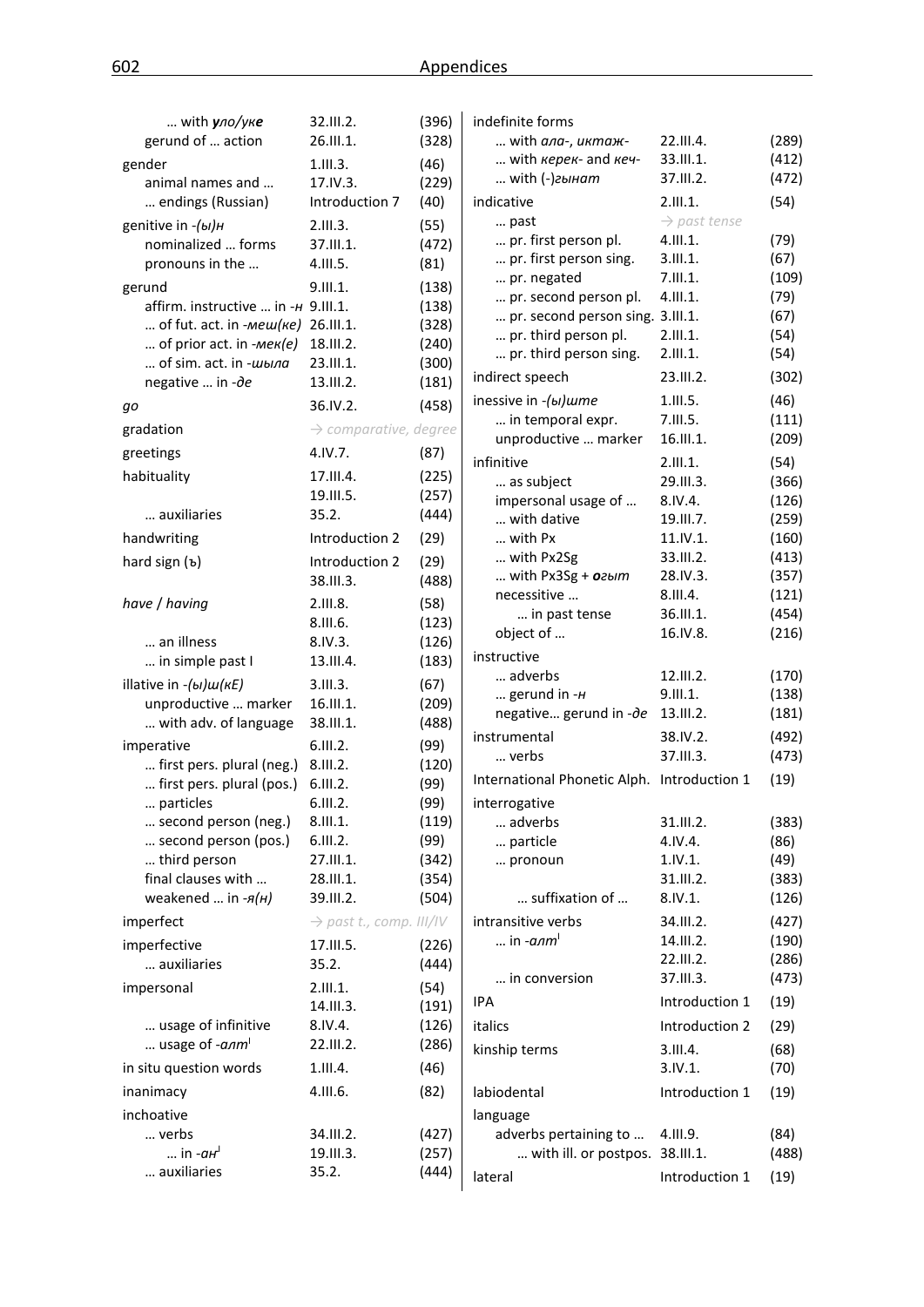| lative in -ew<br>unproductive  marker                         | 8.111.3.<br>16.III.1.          | (120)<br>(209) | of the present tense<br>of the simple past I | 7.111.1.<br>13.III.3.  | (109)<br>(182) |
|---------------------------------------------------------------|--------------------------------|----------------|----------------------------------------------|------------------------|----------------|
| lemma                                                         | 1.III.9.                       | (48)           | of $y_1$ a $u_2$ (-am) 'to be'               | 7.III.2.               | (110)          |
| length (of sounds)                                            | Introduction 1                 | (19)           | particle <i>огыл</i>                         | 7.111.3.               | (110)          |
| like (appeal, please)                                         | 4.1V.5.                        | (87)           | particle yke                                 | 8.III.6.               | (123)          |
| loan words                                                    |                                |                | verb                                         | 7.111.1.               | (109)          |
|                                                               | Introduction 7                 | (40)           | negative                                     |                        |                |
| local clauses                                                 | 29.III.4.                      | (366)          | adverbs with $H'$ u-                         | 16.III.4.              | (213)          |
| locational clauses                                            | 8.III.6.                       | (123)          | auxiliary<br>gerund in $-\partial e$         | 7.111.1.<br>13.III.2.  | (109)          |
| locative                                                      | $\rightarrow$ inessive         |                | nominalizer in -дымаш 32.III.3.              |                        | (181)<br>(397) |
| locutionary verbs (to say)                                    | 31.IV.2.                       | (386)          | participle in -ObIME                         | 29.III.1.              | (364)          |
| long form(s)                                                  |                                |                | as subject                                   | 29.III.3.              | (366)          |
| of adjectives                                                 | 9.III.3.                       | (140)          | pronouns                                     | 16.III.3.              | (212)          |
| of adverbs of space                                           | 16.III.1.                      | (209)          | verb                                         | 7.111.1.               | (109)          |
| of numerals                                                   | 1.III.6.                       | (47)           | nominal                                      | $\rightarrow$ noun     |                |
| of postpositions                                              | 32.III.4.                      | (399)          | nominalized genitive forms                   | 37.III.1.              | (472)          |
| mammals                                                       | 21.IV.8.                       | (276)          | nominalizer                                  |                        |                |
| marriage                                                      | 36.IV.1.                       | (458)          | negative  in -дымаш                          | 32.III.3.              | (397)          |
| mirativity                                                    | 36.III.1.                      | (454)          | in -маш                                      | 19.11.1.               | (256)          |
| modal auxiliary construction $\rightarrow$ aux. const., modal |                                |                | passive part. in -ME as                      | 14.III.3.              | (191)          |
| modal verb                                                    |                                |                | nominative                                   | 1.111.5.               | (46)           |
|                                                               | $\rightarrow$ auxiliary, modal |                | object                                       | 16.IV.8.               | (216)          |
| momentary                                                     |                                |                | non-finite verb forms                        | 40.1.                  | (515)          |
| auxiliaries<br>verbs                                          | 35.2.<br>34.III.2.             | (444)<br>(427) |                                              |                        |                |
| in $-a$ <sub>nm</sub> <sup><math>\parallel</math></sup>       | 14.III.2.                      | (190)          | noun(s) / nominal<br>abstract                | 1.III.8.<br>21.III.1.  | (48)<br>(271)  |
| month names                                                   | 2.IV.1.                        | (59)           | action                                       | 32.III.3.              | (397)          |
|                                                               | 39.IV.1.                       | (507)          | agent                                        | 14.III.3.              | (191)          |
| mood                                                          | 40.1.                          | (515)          |                                              | 32.III.3.              | (397)          |
|                                                               |                                |                | collective                                   | 32.III.3.              | (397)          |
| multi-part<br>directional system                              | 16.III.1.                      | (209)          | compound                                     | 38.III.3.              | (488)          |
| postpositions                                                 | 16.III.2.                      | (211)          | conversion                                   | 37.III.3.              | (473)          |
|                                                               |                                |                | derivation                                   | 32.III.3.              | (397)          |
| multiple negation                                             | 16.III.3.<br>16.III.4.         | (212)<br>(213) | in possessive constr.                        | 2.III.6.               | (57)           |
|                                                               |                                |                | paradigm                                     | 40.1.                  | (515)          |
| musical instruments                                           | 33.IV.4.                       | (416)          | usage of adjectives                          | 11.III.2.              | (159)          |
| nasal consonant                                               | Introduction 1                 | (19)           | privative  in -дымаш<br>purposive            | 32.III.3.<br>32.III.3. | (397)<br>(397) |
| necessitive                                                   |                                |                | quality                                      | 32.III.3.              | (397)          |
| future- part. in -waw                                         | 23.III.1.                      | (300)          | resultative                                  | 32.III.3.              | (397)          |
| with $y_1$ a $u$ (-am)                                        | 28.III.2.                      | (354)          | in -(ы)ш                                     | 19.III.2.              | (257)          |
| in past tense                                                 | 36.III.2.                      | (455)          | number / numeral                             | 1.111.6.               | (47)           |
| with $y$ ло/уке<br>constructions                              | 32.III.2.<br>31.IV.3.          | (396)<br>(388) | approximate                                  | 13.IV.1.               | (183)          |
| with кулаш (-ам)                                              | 6.IV.3.                        | (101)          | cardinal                                     | 1.111.6.               | (47)           |
| infinitive                                                    | 8.III.4.                       | (121)          |                                              | 4.IV.3.                | (85)           |
| in past tense                                                 | 36.III.1.                      | (454)          | collective  in -(ы)н                         | 17.III.1.              | (224)          |
| negation                                                      | 7.111.1.                       | (109)          | with Px                                      | 38.III.4.              | (491)          |
| emphatic                                                      | 38.III.2.                      | (488)          | decimal                                      | 24.III.4.              | (315)          |
| multiple                                                      | 16.III.3.                      | (212)          | ordinal  in $-(\mu)$ M) $\mu$ E              | 2.III.9.               | (58)           |
|                                                               | 16.III.4.                      | (213)          |                                              | 4.IV.3.                | (85)           |
| of ex. clauses in s.p. I                                      | 13.III.4.                      | (183)          | with -н'ек                                   | 39.III.5.              | (506)          |
| of poss. cl. in simp.p. I                                     | 13.III.4.                      | (183)          | object                                       | 2.111.2.               | (55)           |
| of the imp. first p. pl.                                      | 8.III.2.                       | (120)          | clauses                                      |                        |                |
| of the imp. second p.                                         | 8.III.1.                       | (119)          | with pass. participle 14.III.3.              |                        | (191)          |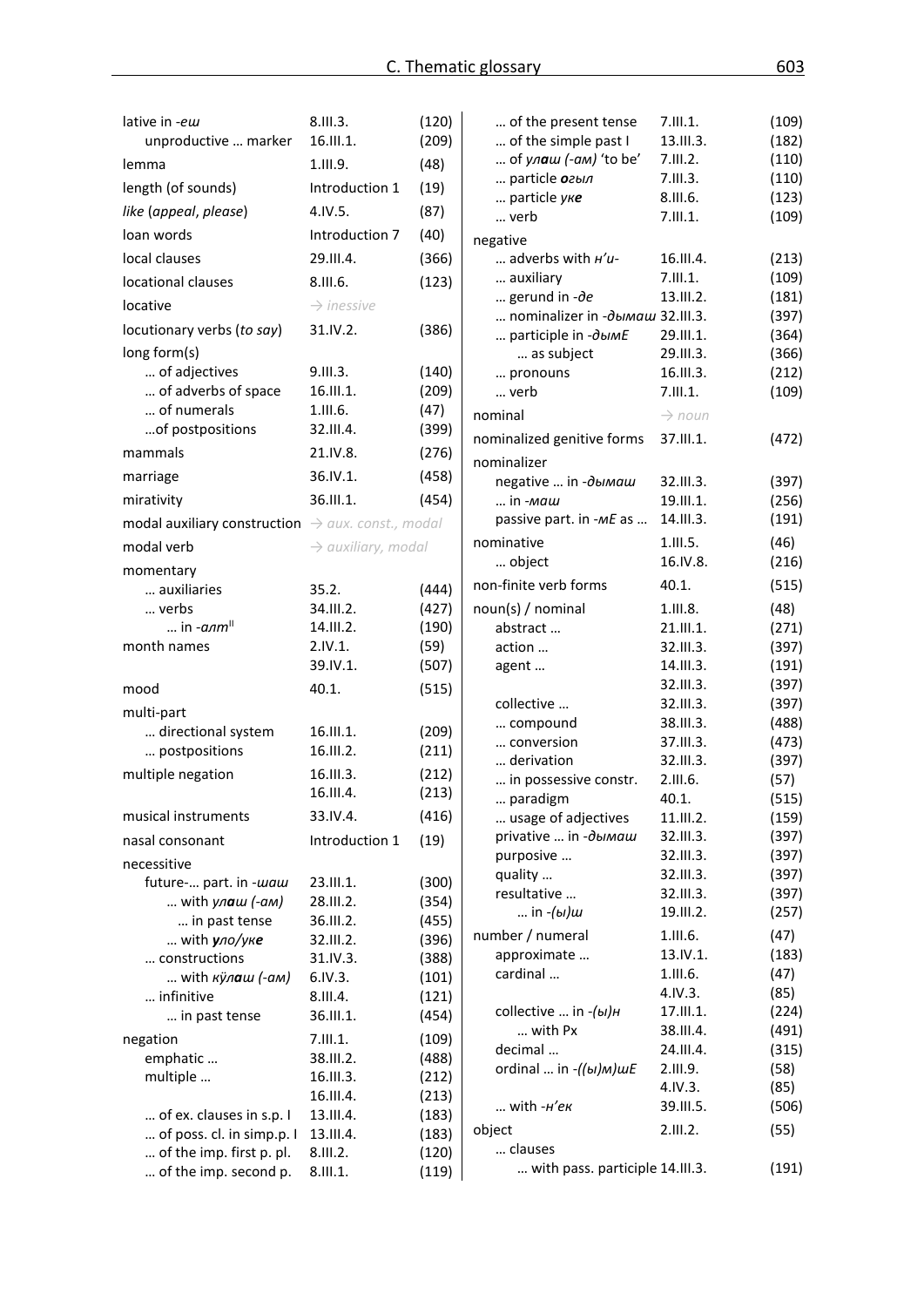|                              | 16.III.6.                           | (214) | compound  III                        | 22.111.3.                           | (288)        |
|------------------------------|-------------------------------------|-------|--------------------------------------|-------------------------------------|--------------|
| with манын                   | 23.III.2.                           | (302) | compound  IV                         | 26.III.2.                           | (330)        |
| with $n$ yŭmo                | 22.III.5.                           | (290) | simple  I (negative)                 | 13.III.3.                           | (182)        |
| in nominative                | 16.IV.8.                            | (216) | simple  I (positive)                 | 12.III.4.                           | (171)        |
| of comparison                | 9.III.4.                            | (141) | simple  II                           | 14.III.4.                           | (194)        |
| obstruent consonant          | Introduction 5                      | (38)  | alternative forms of  28.III.3.      |                                     | (355)        |
| onomatopoeia                 | 32.III.1.                           | (396) | perfect                              | $\rightarrow$ past tense            |              |
| order of suffixes            | 2.III.5.                            | (57)  | perfective                           | 17.III.5.                           | (226)        |
|                              | 4.III.7.                            | (82)  | auxiliaries                          | 35.2.                               | (444)        |
|                              | 4.III.8.                            | (83)  | periphrastic past tense              | $\rightarrow$ past t., comp. I-IV   |              |
|                              | 40.1.                               | (515) | personal pronouns                    | 4.III.5.                            | (81)         |
| order of words               | $\rightarrow$ word order            |       | phonotaxis                           | Introduction 1                      | (19)         |
| ordinals                     | 2.111.9.                            | (58)  | placing and putting                  | 19.IV.6.                            | (261)        |
|                              | 4.1V.3.                             | (85)  | plosive consonant                    | $\rightarrow$ stop                  |              |
| ornative verbs               | 37.III.3.                           | (473) | pluperfect                           | $\rightarrow$ past t., comp. III/IV |              |
| paired verbs                 | $\rightarrow$ auxiliary constr.     |       |                                      | 4.111.8.                            |              |
| palatal                      | Introduction 1                      | (19)  | plural (nominal)<br>in - <i>влак</i> | 4.111.8.                            | (83)<br>(83) |
| palatalization               | Introduction 3                      | (32)  | in -шамыч                            | 4.111.8.                            | (83)         |
|                              |                                     |       | derivational suffix after  24.III.3. |                                     | (315)        |
| palatalness                  | Introduction 3                      | (32)  | Px3Pl as a  suffix                   | 18.III.4.                           | (242)        |
| paradigm                     | 40.1.                               | (515) | short  in -na                        | 18.III.3.                           | (242)        |
| participle                   | 14.III.3.                           | (191) | sociative  in -мыт                   | 4.III.8.                            | (83)         |
| active  in -wE               | 14.III.3.                           | (191) |                                      |                                     |              |
| future-neces.  in -waw       | 19.III.6.                           | (258) | polar questions                      | 4.IV.4.                             | (86)         |
| with $y_1$ a $u$ (-am)       | 28.III.2.                           | (354) |                                      | 8.IV.10.                            | (129)        |
| in past tense                | 36.III.2.                           | (455) | possessive adjectives                |                                     |              |
| with $y$ ло/уке              | 32.III.2.                           | (396) | in - <i>ан</i>                       | 2.IV.2.                             | (59)         |
| negative  in -дымЕ           | 29.III.1.                           | (364) |                                      | 12.III.1.                           | (169)        |
| as subject                   | 29.III.3.                           | (366) | in <i>-лЕ</i>                        | 33.III.3.                           | (413)        |
| with -ан                     | 39.III.1.                           | (504) | possessive case                      | $\rightarrow$ genitive              |              |
| passive  in -ME              | 14.III.3.                           | (191) | possessive constructions             | 8.III.6.                            | (123)        |
| nominal usage of             | 16.III.6.                           | (214) | negation of  in s. past I            | 13.III.4.                           | (183)        |
| and temporal postp.17.III.3. |                                     | (224) | with two nouns                       | 2.III.6.                            | (57)         |
| as subject                   | 29.III.3.                           | (366) | reciprocal                           | 2.III.7.                            | (58)         |
| particle(s)                  |                                     |       | possessive suffixes                  | 2.III.4.                            | (56)         |
| enclitic                     | $\rightarrow$ clitic                |       | gerund of sim. act. with  23.III.1.  |                                     | (300)        |
| imperative                   | 6.III.2.                            | (99)  | alternative forms of                 | 3.III.4.                            | (68)         |
| interrogative  мо            | 4.IV.4.                             | (86)  | and inter. pron.                     | 8.IV.1.                             | (126)        |
| negation  огыл               | 7.III.3.                            | (110) | first person plural                  | 4.111.3.                            | (80)         |
| negation  yke                | 8.III.6.                            | (123) | first person singular                | 3.III.4.                            | (68)         |
| Russian                      | 21.IV.6.                            | (275) | second person plural                 | 4.111.3.                            | (80)         |
| superlative  эн              | 9.III.5.                            | (141) | second person singular 3.III.4.      |                                     | (68)         |
| passive                      |                                     |       | secondary usages of 33.III.2.        |                                     | (413)        |
| participle in -ME            | 14.III.3.                           | (191) | third person plural                  | 2.III.4.                            | (56)         |
| nominal usage of             | 16.III.6.                           | (214) | as a plural suffix                   | 18.III.4.                           | (242)        |
| and temporal postp.17.III.3. |                                     | (224) | third person singular                | 2.III.4.                            | (56)         |
| as subject                   | 29.III.3.                           | (366) | as a determ. part.                   | 8.III.8.                            | (125)        |
| verb                         | 14.III.2.                           | (190) | with a pass. participle              | 16.III.6.                           | (214)        |
|                              | 22.III.2.                           | (286) | with a postposition                  | 16.III.5.                           | (213)        |
| past perfect                 | $\rightarrow$ past t., comp. III/IV |       | postalveolar consonant               | Introduction 1                      | (19)         |
| past tense                   |                                     |       | posterior action gerund              | 26.III.1.                           | (328)        |
| compound  (overview)         | 36.III.1.                           | (454) | postposition(s)                      | 4.IV.2.                             | (85)         |
| compound  I                  | 17.III.4.                           | (225) | compound                             | 31.III.4.                           | (384)        |
| compound  II                 | 19.III.5.                           | (257) |                                      |                                     |              |
|                              |                                     |       |                                      |                                     |              |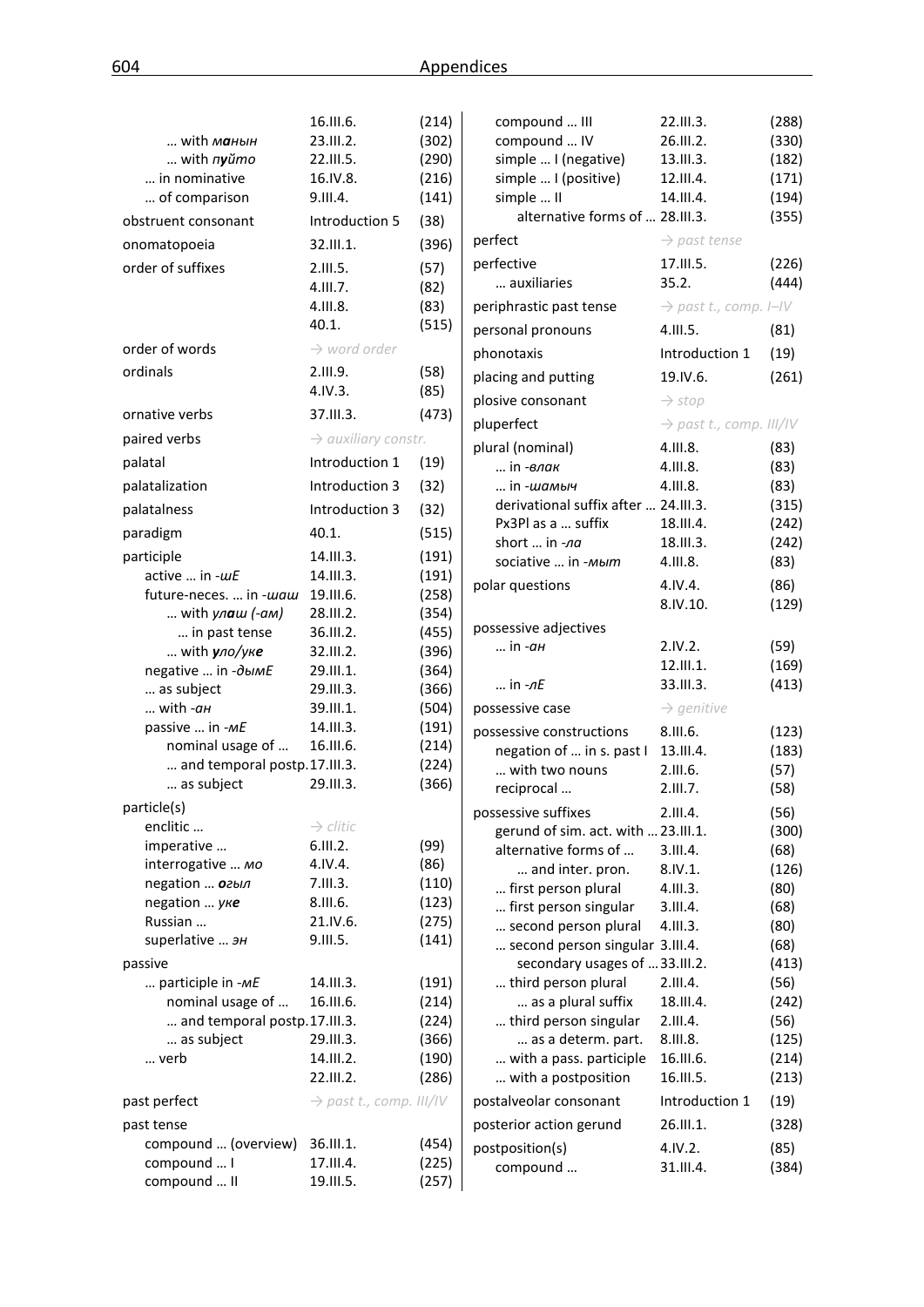| long form of                          | 32.III.4.                            | (399)          | reduplication                      | 3.IV.4.                          | (73)  |
|---------------------------------------|--------------------------------------|----------------|------------------------------------|----------------------------------|-------|
| multi-part directional                | 16.III.2.                            | (211)          |                                    | 36.III.4.                        | (457) |
| possessive suffixes with  16.III.5.   |                                      | (213)          | reflexive                          |                                  |       |
| with adv. of language                 | 38.III.1.                            | (488)          | pronoun шке                        | 24.III.1.                        | (313) |
| with passive participle               | 14.III.3.                            | (191)          | verbs                              | 34.III.2.                        | (427) |
| with Px3Sg                            | 2.III.4.                             | (56)           | in - $a\pi m^1$ (-(ы) $\pi m^1$ )  | 14.III.2.                        | (190) |
| with $m$ ydo                          | 36.III.5.                            | (457)          |                                    | 22.III.2.                        | (286) |
| temporal                              | 17.III.3.                            | (224)          | and conversion                     | 37.III.3.                        | (473) |
| predicative clauses                   | 8.III.6.                             | (123)          | relational adjectives              | 33.III.3.                        | (413) |
| present tense                         | 2.111.1.                             | (54)           | in $-(b)$ cE                       | 12.III.1.                        | (169) |
| present/future tense                  | 2.111.1.                             | (54)           | relative clauses                   | 29.III.4.                        | (366) |
| preterite                             | $\rightarrow$ past t., simp. p. I/II |                | relative pronoun kydo              | 29.III.4.                        | (366) |
| prior action ger. in -Mek(e)          | 18.III.2.                            | (240)          | resultative nouns                  | 32.III.3.                        | (397) |
| privative                             |                                      |                | in -(ы)ш                           | 19.III.2.                        | (257) |
| adjectives in -ObIME                  | 29.III.2.                            | (365)          | Russian                            |                                  |       |
| nouns in -дымаш                       | 32.III.3.                            | (397)          | alphabet                           | Introduction 2                   | (29)  |
| pro-drop                              | 3.111.5.                             | (70)           | conjunctions                       | 21.1V.6.                         | (275) |
|                                       |                                      |                | gender endings                     | Introduction 7                   | (40)  |
| pronoun(s)                            | 3.III.5.                             | (70)           | Ioan words (nominals)              | Introduction 7                   | (40)  |
| alternative form of                   | 23.IV.2.                             | (303)          | loan words (verbs)                 | 34.III.2.                        | (427) |
| demonstrative                         | 31.III.1.                            | (382)          | orthography                        | Introduction 3                   | (32)  |
| emphatic  шке                         | 24.III.1.                            | (313)          | palatalization rules               | Introduction 3                   | (32)  |
| interrogative  кö, мо                 | 1.IV.1.                              | (49)           | particles                          | 21.IV.6.                         | (275) |
| suffixation of                        | 31.III.2.<br>8.IV.1.                 | (383)          | say                                | 31.IV.2.                         | (386) |
| negative                              | 16.III.3.                            | (126)<br>(212) | saying goodbye                     | 16.IV.6.                         | (216) |
| personal                              | 4.III.5.                             | (81)           |                                    |                                  |       |
| reciprocal  икте-весе                 | 24.III.2.                            | (315)          | second conjugation                 | 2.111.1.                         | (54)  |
| reflexive  шке                        | 24.III.1.                            | (313)          | sentence types                     | 35.1.                            | (443) |
| relative  Kydo                        | 29.III.4.                            | (366)          | separative                         | $\rightarrow$ гыч, деч           |       |
| dropping                              | 3.111.5.                             | (70)           | in -ч(ын)                          | 16.III.1.                        | (209) |
|                                       |                                      |                | in - <i>(ы)м</i>                   | 36.III.3.                        | (456) |
| proximal elements (mbi-)              | 31.III.1.<br>31.III.2.               | (382)<br>(383) | short form(s)                      |                                  |       |
|                                       |                                      |                | of adjectives                      | 9.III.3.                         | (140) |
| purposive                             |                                      |                | of adverbs of space                | 16.III.1.                        | (209) |
| adjective in -лык                     | 21.III.1.                            | (271)          | of affirmative inst. ger. 9.III.1. |                                  | (138) |
| noun in -aw                           | 32.III.3.                            | (397)          | of dative pronouns                 | 4.111.5.                         | (81)  |
| noun in -лык                          | 32.III.3.                            | (397)          | of dem. pronouns                   | 31.III.1.                        | (382) |
| putting and placing                   | 19.IV.6.                             | (261)          | of illative in -(bl)w              | 3.111.3.                         | (67)  |
| $\rightarrow$ possessive suffix<br>Px |                                      |                | of negation verb                   | 7.111.1.                         | (109) |
| quality nouns                         | 32.III.3.                            | (397)          | of numerals                        | 1.111.6.                         | (47)  |
| quantifiers                           | 1.111.7.                             |                | of plural in -na                   | 18.III.3.                        | (242) |
|                                       |                                      | (48)           | of postpositions                   | 32.III.4.                        | (399) |
| questions                             |                                      |                | of Px3Sg                           | 2.III.4.                         | (56)  |
| polar                                 | 4.IV.4.                              | (86)           | similative adjectives              | 33.III.2.                        | (413) |
|                                       | 8.IV.10.                             | (129)          | simple past tense I/II             | $\rightarrow$ past tense, simple |       |
| word order in                         | 1.111.4.                             | (46)           | simultaneous act. gerund           | 23.III.1.                        | (300) |
| quotations                            | 23.III.2.                            | (302)          |                                    |                                  |       |
| realis $\rightarrow$ indicative       |                                      |                | sociative plural in -мыт           | 4.111.8.                         | (83)  |
| reciprocal                            |                                      |                | soft sign $(b)$                    | Introduction 2                   | (29)  |
| possession                            | 2.III.7.                             | (58)           | in simple past I                   | 12.III.4.                        | (171) |
| pronoun икте-весе                     | 24.III.2.                            | (315)          | spatial                            |                                  |       |
| reduction of vowels                   | Introduction 4                       | (37)           | adverbs                            | 16.III.1.                        | (209) |
|                                       | 1.111.5.                             | (46)           | weakened  reference                | 39.III.4.                        | (505) |
|                                       |                                      |                | speak                              | 31.IV.2.                         | (386) |
|                                       |                                      |                |                                    |                                  |       |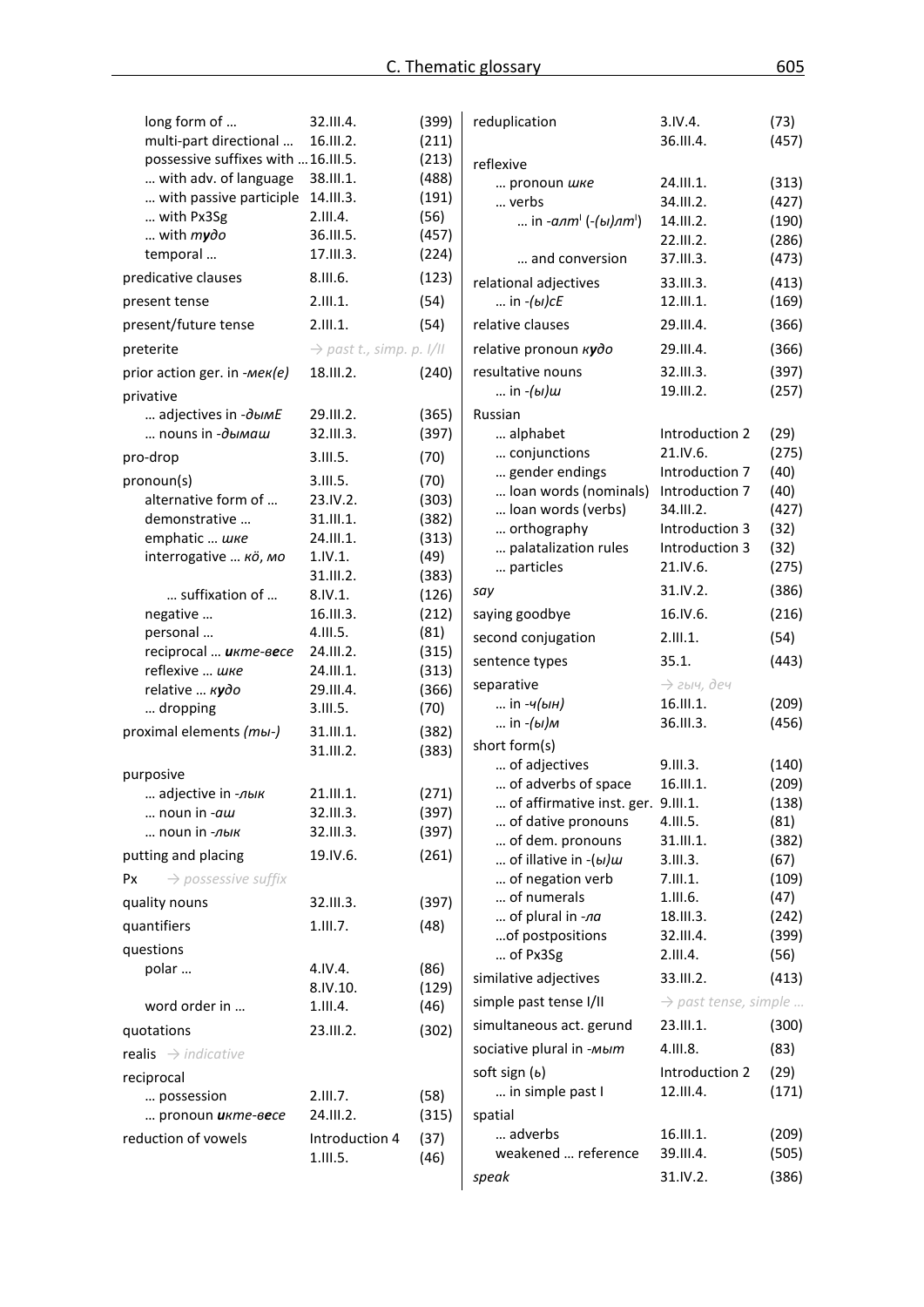| spirantization                            | Introduction 5                  | (38)  | velar                                                       | Introduction 1                        | (19)           |
|-------------------------------------------|---------------------------------|-------|-------------------------------------------------------------|---------------------------------------|----------------|
|                                           | 38.III.3.                       | (488) | verb(s) / verbal                                            | 2.111.1.                              | (54)           |
| stem                                      |                                 |       | causative  in $-A^{\text{II}}$                              | 19.III.4.                             | (257)          |
| simplification                            | 6.111.1.                        | (98)  | causative   in - <i>Aap</i> <sup>11</sup>                   | 34.III.2.                             | (427)          |
| verbal                                    | 6.111.1.                        | (98)  | causative   in $-(bI)$ <sub>K</sub> $mII$                   | 21.III.2.                             | (272)          |
| stop consonant                            | Introduction 1                  | (19)  | denominal                                                   | 34.III.2.                             | (427)          |
| stress                                    | Introduction 4                  | (37)  | inchoative                                                  | 34.III.2.                             | (427)          |
| subject clauses                           | 29.III.3.                       | (366) | $\ldots$ in $-aH$ <sup>l</sup>                              | 19.III.3.                             | (257)          |
| with passive participle                   | 14.III.3.                       | (191) | intransitive                                                | 34.III.2.                             | (427)          |
|                                           |                                 |       | in - <i>anm</i> <sup>1</sup> (-(ы)лт <sup>1</sup> )         | 14.III.2.                             | (190)          |
| subordinate clauses                       | 35.1.                           | (443) |                                                             | 22.III.2.                             | (286)          |
| with passive participle                   | 16.III.6.                       | (214) | factitive                                                   | 34.III.2.                             | (427)          |
| subordinating compounds                   | 38.III.3.                       | (488) | frequentative<br>in $-e\partial^{\text{II}}$                | 34.III.2.                             | (427)          |
| suffix order                              | $\rightarrow$ order of suffixes |       | in $-(bI)\pi$ <sup>1</sup>                                  | 14.III.2.<br>17.III.2.                | (190)          |
| superlative                               | 9.III.5.                        | (141) | locutionary  (to say)                                       | 31.IV.2.                              | (224)<br>(386) |
| construction with deu                     | 26.IV.1.                        | (332) | momentary  in $-a\pi$ <sup>1</sup>                          | 34.III.2.                             | (427)          |
| talk                                      | 31.IV.2.                        | (386) | momentary  in -anm <sup>II</sup>                            | 14.III.2.                             | (190)          |
|                                           |                                 |       | negation / negative                                         | 7.111.1.                              | (109)          |
| telicity $\rightarrow$ aspect             |                                 |       | non-finite  form                                            | 40.1.                                 | (515)          |
| tell                                      | 31.IV.2.                        | (386) | passive                                                     | 14.III.2.                             | (190)          |
| telling time                              | 6.IV.4.                         | (102) |                                                             | 22.III.2.                             | (286)          |
| temporal                                  |                                 |       | reflexive                                                   | 34.III.2.                             | (427)          |
| adverbs in -cek                           | 14.III.1.                       | (189) | in - <i>anm</i> <sup>1</sup> (-(ы) <i>nm</i> <sup>1</sup> ) | 14.III.2.                             | (190)          |
| expressions                               | 7.III.5.                        | (111) |                                                             | 22.III.2.                             | (286)          |
| with the dative                           | 6.IV.5.                         | (102) | and conversion                                              | 37.III.3.                             | (473)          |
| postpositions                             | 17.III.3.                       | (224) | transitive  in $-A^{\text{II}}$                             | 19.III.4.                             | (257)          |
| terminal devoicing                        | Introduction 5                  | (38)  | transitive  in -Aap"                                        | 34.III.2.                             | (427)          |
| the  of us/you/them                       | 38.III.4.                       | (491) | transitive  in $-(bI)$ <sub>K</sub> $m$ <sup>II</sup>       | 21.III.2.                             | (272)          |
|                                           |                                 |       | translative                                                 | 34.III.2.                             | (427)          |
| time                                      | 6.IV.4.                         | (102) | $\ldots$ in $-aH$ <sup>l</sup>                              | 19.III.3.                             | (257)          |
| to be                                     | $\rightarrow$ be                |       | adjective                                                   | $\rightarrow$ participle              |                |
| to go                                     | 36.IV.2.                        | (458) | adverb                                                      | $\rightarrow$ gerund                  |                |
| to have                                   | $\rightarrow$ have              |       | compound                                                    | 38.III.3.                             | (488)          |
| to like                                   | 4.IV.5.                         | (87)  | conversion                                                  | 37.III.3.                             | (473)          |
| to say                                    | 31.IV.2.                        | (386) | derivation                                                  | 34.III.2.                             | (427)          |
|                                           |                                 |       | noun<br>of locution (to say)                                | $\rightarrow$ nominalizer<br>31.IV.2. |                |
| to speak                                  | 31.IV.2.                        | (386) | of motion                                                   | 9.III.1.                              | (386)<br>(138) |
| to talk                                   | 31.IV.2.                        | (386) |                                                             | 34.IV.5.                              | (433)          |
| to tell                                   | 31.IV.2.                        | (386) |                                                             | 36.IV.2.                              | (458)          |
| transitive verbs                          | 34.III.2.                       | (427) | paradigm                                                    | 40.1.                                 | (515)          |
| in $-A$ <sup>II</sup>                     | 19.III.4.                       | (257) | stem                                                        | 6.111.1.                              | (98)           |
| in $-Aap^{\parallel}$                     | 34.III.2.                       | (427) | vocative in -й / -м                                         | 3.IV.1.                               | (70)           |
| in $-(bl)$ <sub>K</sub> $m$ <sup>  </sup> | 21.III.2.                       | (272) |                                                             |                                       |                |
| transitivity                              |                                 |       | voiced consonants                                           | Introduction 1                        | (19)           |
| in conversion                             | 37.III.3.                       | (473) | voiceless consonants                                        | Introduction 1                        | (19)           |
| in directional constr.                    | 34.IV.5.                        | (433) | vowel                                                       | Introduction 1                        | (19)           |
| translative verbs                         | 34.III.2.                       | (427) | deletion                                                    |                                       |                |
| in - <i>ан</i> <sup>і</sup>               | 19.III.3.                       | (257) | in compounds                                                | 38.III.3.                             | (488)          |
|                                           |                                 |       | in suffixation                                              | 2.IV.2.                               | (59)           |
| translative                               | 22.IV.1.                        | (291) | harmony                                                     | Introduction 6                        | (39)           |
| trees                                     | 24.IV.3.                        | (317) | length                                                      | Introduction 1                        | (19)           |
| trill                                     | Introduction 1                  | (19)  | reduction                                                   | Introduction 4                        | (37)           |
| unproductive case suffix(es)              | 16.III.1.                       | (209) |                                                             | 1.111.5.                              | (46)           |
| - (ы)м (separative)                       | 36.III.3.                       | (456) | weakened imp. in $-A(H)$                                    | 39.III.2.                             | (504)          |
|                                           |                                 |       |                                                             |                                       |                |